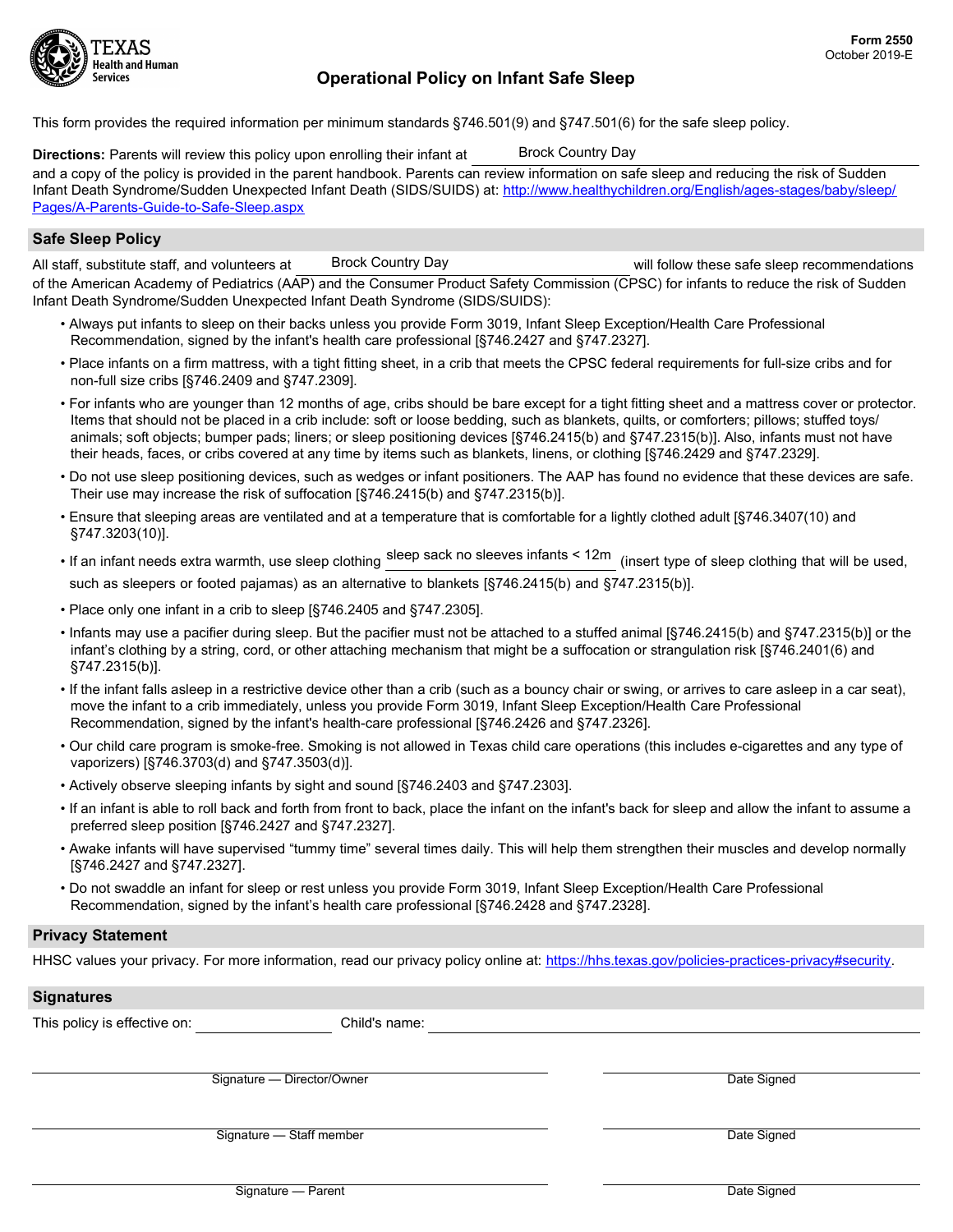

# Infant Sleep Exception/Health Care Professional Recommendation

When a health care professional determines that it is medically necessary for an infant to sleep in an alternative position (other than sleeping on the infant's back), sleep in a restrictive device (such as a bouncer seat or swing), or needs to be swaddled to sleep, use this form to ensure that a licensed child care center, licensed child care home, or registered child care home that cares for the infant meets the minimum standards required by Texas Human Resources Code §42.042(e)(8)(A) and (B). The standards for these operations require the operation to:

- follow the directions of an infant's health care professional to provide specialized medical assistance to the infant (746.3815 and 747.3615); and
- maintain, while active, this form and any other directions from the health care professional that the parent provides to the operation [See §746.603(a)(10) or §747.603(a)(9)]. Keep the exception form in the infant's classroom, so that a caregiver may refer to the health care professional's instructions.

Directions: This exception will not be effective until all sections and signatures are complete. Once completed, the exception is acceptable for use by the child care operation.

| <b>Infant's Information</b> |                   |     |  |                                                       |  |
|-----------------------------|-------------------|-----|--|-------------------------------------------------------|--|
| Infant's Name               |                   |     |  | Date of Birth   Infant's Age   Parent/Guardian's Name |  |
| Address                     |                   |     |  |                                                       |  |
| Home Phone                  | <b>Work Phone</b> | Fax |  | Email                                                 |  |

## The infant's health care professional must complete the following section.

#### Health Care Professional Information

| Name of Infant's Health Care Professional |                   | Name of Practice |  |              |
|-------------------------------------------|-------------------|------------------|--|--------------|
| Address                                   |                   |                  |  | l Fax number |
| <b>Work Phone</b>                         | <b>Home Phone</b> | Email            |  |              |

The Texas child care minimum standards (§§746.2426, 746.2427 and 746.2428 for child care centers or §§747.2326, 747.2327 and 747.2328 for licensed or registered child care homes) require child care operations to place all infants on their backs to sleep in a crib and to ensure that infants do not sleep in restrictive devices and are not laid down to sleep swaddled. But, based on the advice of the infant's health care professional, when medically necessary, the center may be authorized to use an alternative sleep position, restrictive device, or swaddle for the infant due to medical reasons.

The above named infant has the following medical condition that necessitates an alternative sleep position, allow for sleep in a restrictive device, or requires swaddling for sleeping:

### Health Care Professional Information

| effective dates for the exception:  |      | Please describe the appropriate sleep position/restrictive device/swaddling technique to be used for the above named infant and include the |  |
|-------------------------------------|------|---------------------------------------------------------------------------------------------------------------------------------------------|--|
|                                     |      |                                                                                                                                             |  |
|                                     |      |                                                                                                                                             |  |
| <b>Effective Dates of Exception</b> | From |                                                                                                                                             |  |